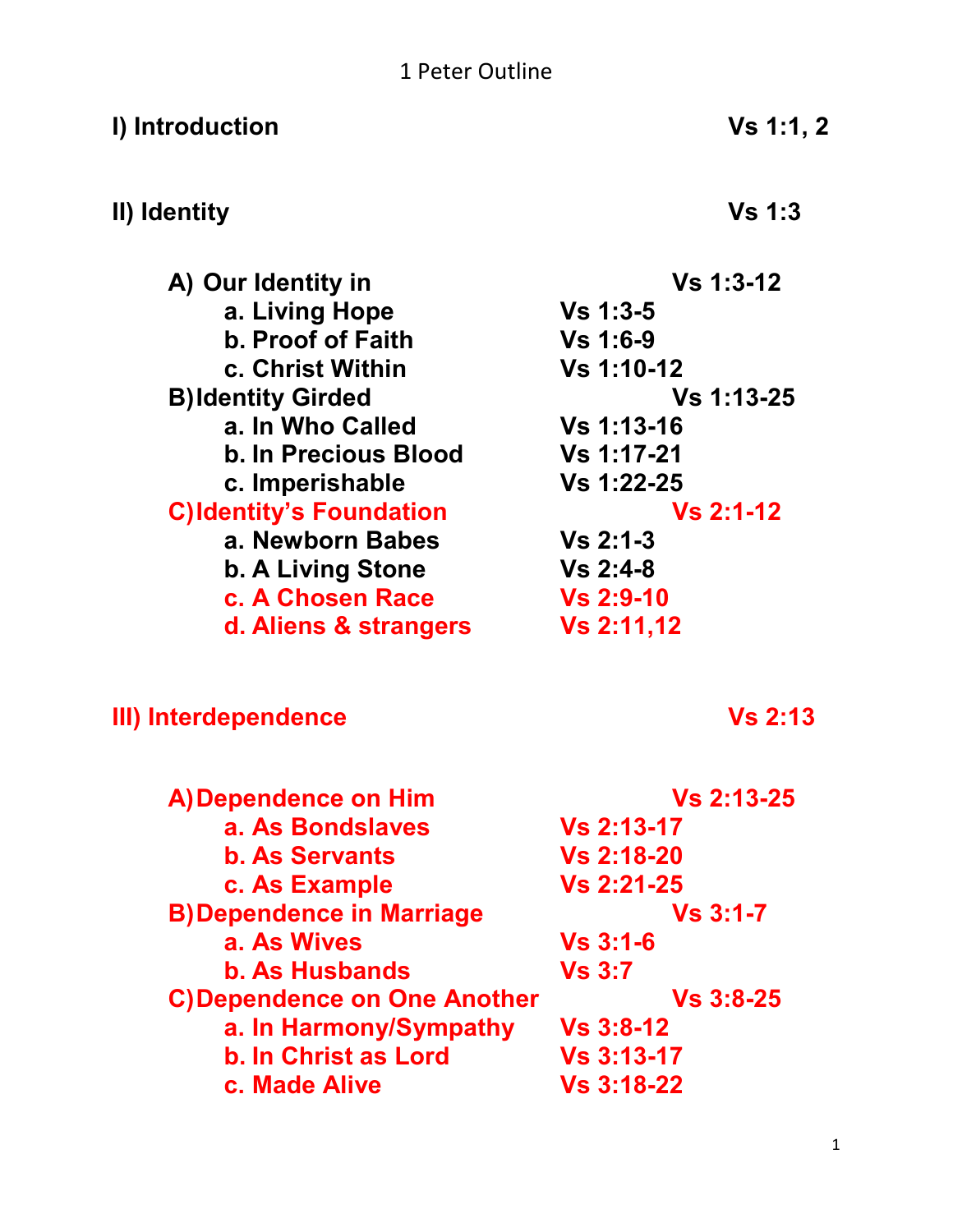### 1 Peter Outline

# **IV)** Investment Vs 4:1

| A) In Love                  | <b>Vs 4:1-11</b>  |  |
|-----------------------------|-------------------|--|
| a. By the Will of God       | $Vs 4:1-6$        |  |
| <b>b. For One Another</b>   | <b>Vs 4:7-11</b>  |  |
| <b>B)In Suffering</b>       | <b>Vs 4:12-19</b> |  |
| a. Of Christ                | <b>Vs 4:12-16</b> |  |
| b. To the Will of God       | <b>Vs 4:17-19</b> |  |
| <b>C)In Shepherding</b>     | <b>Vs 5:1-11</b>  |  |
| a. The Flock                | $Vs 5:1-4$        |  |
| <b>b. Humble Yourselves</b> | $Vs 5:5-7$        |  |
| c. Be on the Alert          | <b>Vs 5:8-11</b>  |  |

**V) In Conclusion Vs 5:12-14**